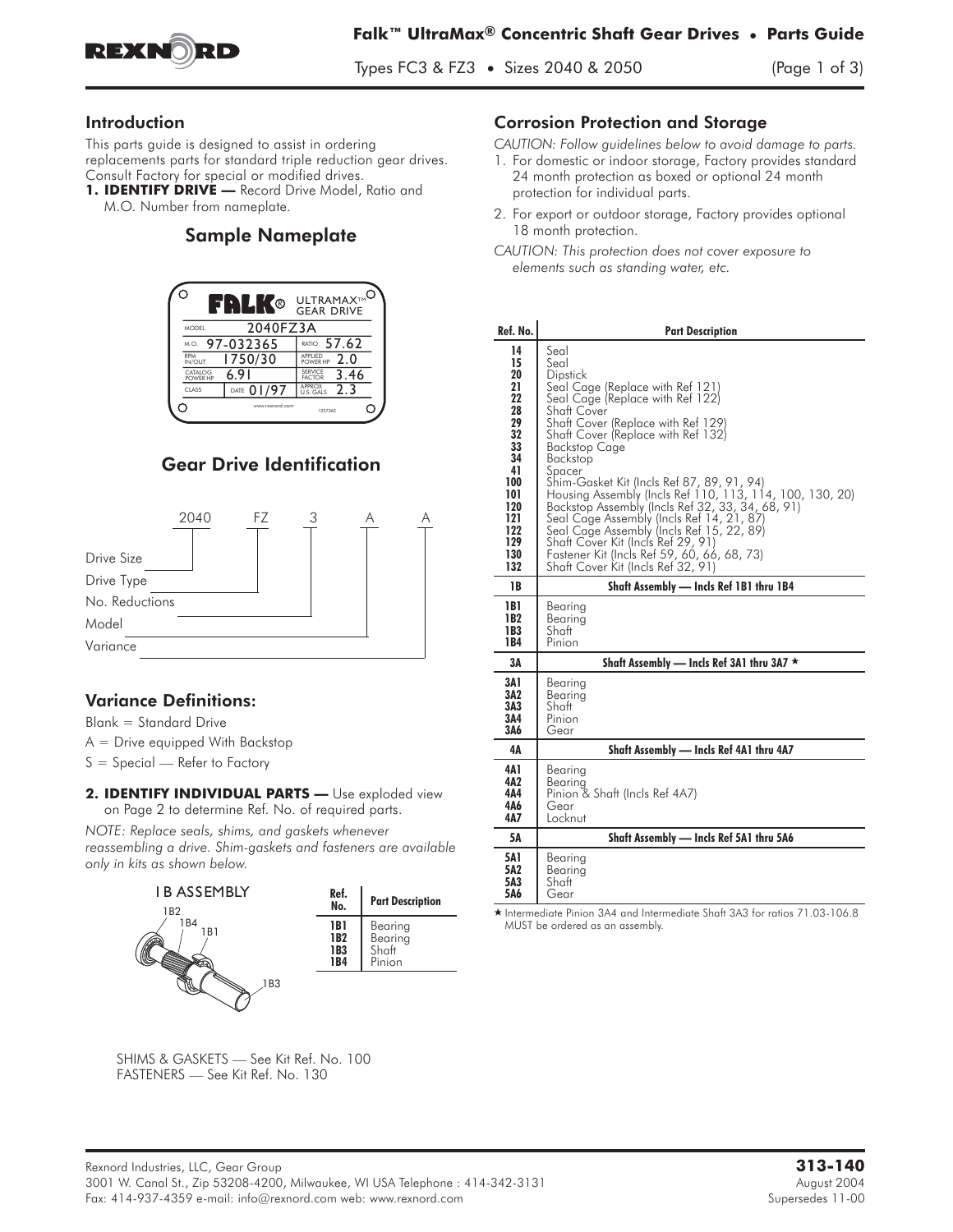

(Page 2 of 3) Types FC3 & FZ3 • Sizes 2040 & 2050

# Parts Diagram